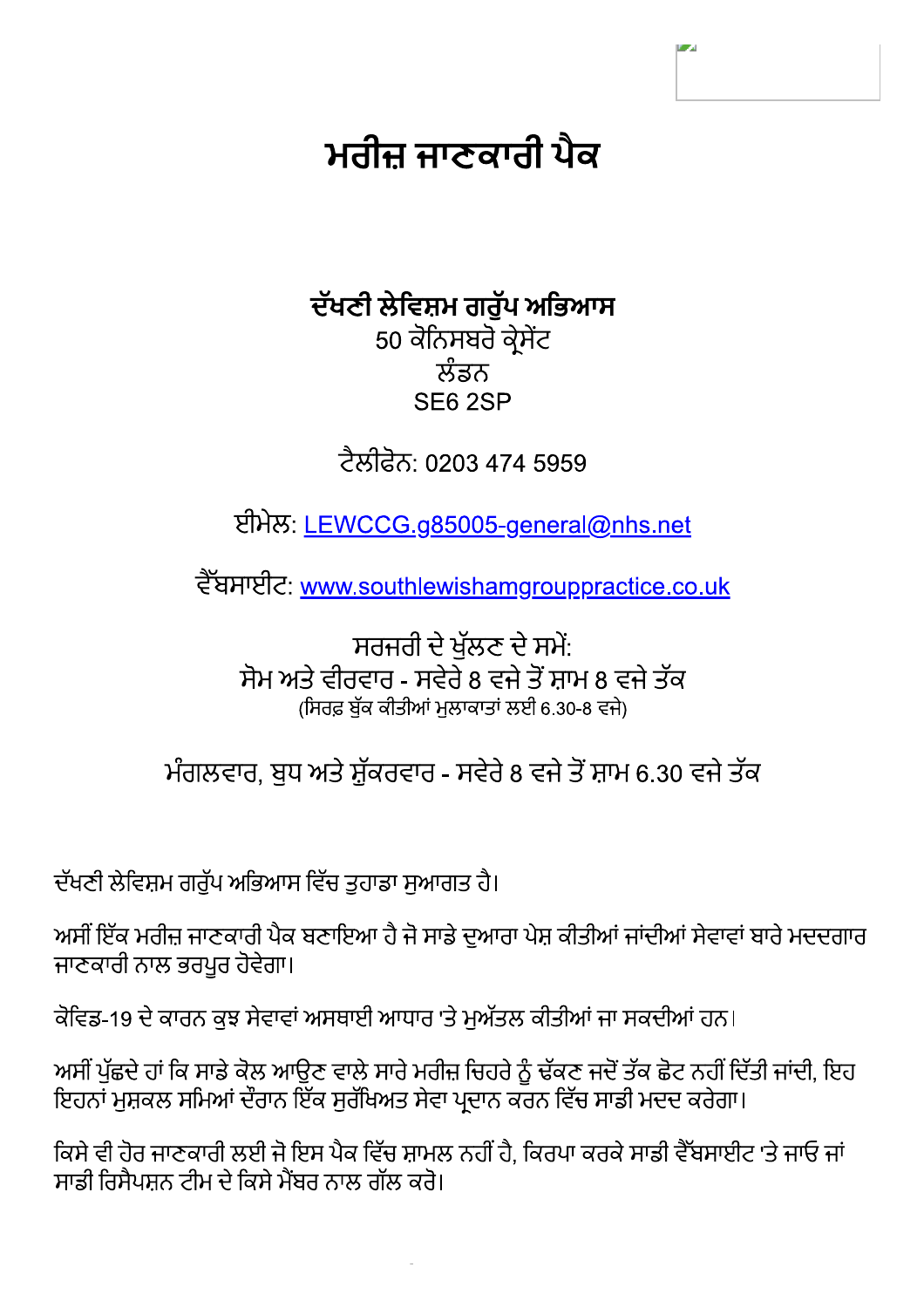## GP ਔਨਲਾਈਨ ਪਹੰਚ

ਤਸੀਂ ਹਣ ਇੰਟਰਨੈਟ ਦੀ ਵਰਤੋਂ ਕਿਸੇ ਵੀ ਦਵਾਈ ਲਈ ਦਹਰਾਉਣ ਦੀ ਬੇਨਤੀ ਕਰਨ ਲਈ ਕਰ ਸਕਦੇ ਹੋ ਜੋ ਤਸੀਂ ਨਿਯਮਤ ਤੌਰ 'ਤੇ ਲੈਂਦੇ ਹੋ ਅਤੇ ਆਪਣੇ ਮੈਡੀਕਲ ਰਿਕਾਰਡ ਨੰ ਔਨਲਾਈਨ ਦੇਖ ਸਕਦੇ ਹੋ।

ਪਾਸਵਰਡ ਸਮੇਤ ਤੁਹਾਡੇ ਲੌਗਇਨ ਵੇਰਵਿਆਂ ਨੂੰ ਸੁਰੱਖਿਅਤ ਅਤੇ ਸੁਰੱਖਿਅਤ ਰੱਖਣਾ ਤੁਹਾਡੀ ਜ਼ਿੰਮੇਵਾਰੀ ਹੋਵੇਗੀ। ਜੇਕਰ ਤੁਸੀਂ ਜਾਣਦੇ ਹੋ ਜਾਂ ਸ਼ੱਕ ਕਰਦੇ ਹੋ ਕਿ ਤੁਹਾਡੇ ਰਿਕਾਰਡ ਨੂੰ ਕਿਸੇ ਵਿਅਕਤੀ ਦੁਆਰਾ ਐਕਸੈਸ ਕੀਤਾ ਗਿਆ ਹੈ ਜਿਸ ਨਾਲ ਤੁਸੀਂ ਸਹਿਮਤ ਨਹੀਂ ਹੋਏ ਹੋ ਤਾਂ ਤੁਹਾਡਾ ਖਾਤਾ ਦੇਖਣਾ ਚਾਹੀਦਾ ਹੈ, ਤਾਂ ਤੁਹਾਨੂੰ ਤੁਰੰਤ ਆਪਣਾ ਪਾਸਵਰਡ ਦੇਖਣਾ ਚਾਹੀਦਾ ਹੈ। ਜੇਕਰ ਤੁਸੀਂ ਅਜਿਹਾ ਕਰਨ ਵਿੱਚ ਅਸਮਰੱਥ ਹੋ, ਤਾਂ ਕਿਰਪਾ ਕਰਕੇ ਅਭਿਆਸ ਨਾਲ ਸੰਪਰਕ ਕਰੋ ਤਾਂ ਜੋ ਅਸੀਂ ਔਨਲਾਈਨ ਪਹੰਚ ਨੰ ੳਦੋਂ ਤੱਕ ਹਟਾ ਸਕੀਏ ਜਦੋਂ ਤੱਕ ਤਸੀਂ ਆਪਣਾ ਪਾਸਵਰਡ ਰੀਸੈਟ ਨਹੀਂ ਕਰ ਲੈਂਦੇ।

ਜੇਕਰ ਤਸੀਂ ਆਪਣੇ ਰਿਕਾਰਡ ਵਿੱਚੋਂ ਕਿਸੇ ਵੀ ਜਾਣਕਾਰੀ ਨੂੰ ਛਾਪਦੇ ਹੋ ਤਾਂ ਇਸ ਨੂੰ ਸਰੱਖਿਅਤ ਅਤੇ ਸਰੱਖਿਅਤ ਰੱਖਣਾ ਵੀ ਤਹਾਡੀ ਜ਼ਿੰਮੇਵਾਰੀ ਹੈ। ਜੇਕਰ ਤਸੀਂ ਪਿੰਟ ਕੀਤੀਆਂ ਕਾਪੀਆਂ ਨੰ ਸਰੱਖਿਅਤ ਰੱਖਣ ਬਾਰੇ ਬਿਲਕਲ ਵੀ ਚਿੰਤਤ ਹੋ. ਤਾਂ ਅਸੀਂ ਸਲਾਹ ਦਿੰਦੇ ਹਾਂ ਕਿ ਤਸੀਂ ਕਾਪੀਆਂ ਨਾ ਬਣਾਓ।

ਕੰਮਕਾਜੀ ਦਿਨ ਦੇ ਦੌਰਾਨ ਕਈ ਵਾਰ ਅਭਿਆਸ ਸਟਾਫ ਲਈ ਤਹਾਡੇ ਰਿਕਾਰਡ ਵਿੱਚ ਇਨਪਟ ਕਰਨਾ ਜ਼ਰੂਰੀ ਹੰਦਾ ਹੈ, ਭਾਵ ਇੱਕ ਦਸਤਾਵੇਜ਼ ਜੋ ਕਿ ਪਾਪਤ ਹੋਇਆ ਹੈ ਜਾਂ ਤਹਾਡੀ ਜਾਣਕਾਰੀ ਨੰ ਅਪਡੇਟ ਕਰਨਾ। ਇਸ ਲਈ ਤਸੀਂ ਦੇਖੋਗੇ ਕਿ ਤਹਾਡੀ ਕੁਝ ਡਾਕਟਰੀ ਜਾਣਕਾਰੀ ਦੇ ਨਾਲ ਐਡਮਿਨ/ ਰਿਸੈਪਸ਼ਨ ਸਟਾਫ ਦੇ ਨਾਮ. ਇਹ ਆਮ ਗੱਲ ਹੈ।

ਪੂਰੇ ਮੈਡੀਕਲ ਰਿਕਾਰਡਾਂ ਦੀ ਪਰਿਭਾਸ਼ਾ ੳਹ ਸਾਰੀ ਜਾਣਕਾਰੀ ਹੈ ਜੋ ਮਰੀਜ਼ ਦੇ ਰਿਕਾਰਡ ਵਿੱਚ ਰੱਖੀ ਜਾਂਦੀ ਹੈ (ਇਸ ਵਿੱਚ ਸਾਰੇ ਪੱਤਰ, ਦਸਤਾਵੇਜ਼ ਅਤੇ ਕੋਈ ਵੀ ਮਫਤ ਟੈਕਸਟ ਸ਼ਾਮਲ ਹੰਦਾ ਹੈ ਜੋ ਅਭਿਆਸ ਸਟਾਫ਼ ਦਆਰਾ ਜੋੜਿਆ ਗਿਆ ਹੈ, ਆਮ ਤੌਰ 'ਤੇ ਜੀ.ਪੀ. ਕੋਡਡ ਰਿਕਾਰਡ ੳਹ ਸਾਰੀ ਜਾਣਕਾਰੀ ਹੈ ਜੋ ਇਸ ਵਿੱਚ ਹੈ। ਕੋਡ ਕੀਤੇ ਰੂਪ ਵਿੱਚ ਰਿਕਾਰਡ, ਜਿਵੇਂ ਕਿ ਨਿਦਾਨ, ਚਿੰਨ ਅਤੇ ਲੱਛਣ (ਉਦਾਹਰਨ ਲਈ, ਖੰਘ, ਸਿਰ ਦਰਦ) ਪਰ ਇਸ ਵਿੱਚ ਅੱਖਰ. ਦਸਤਾਵੇਜ਼ ਅਤੇ ਮਫ਼ਤ ਲਿਖਤ ਸ਼ਾਮਲ ਨਹੀਂ ਹੈ।

ਆਪਣੇ ਰਿਕਾਰਡ ਤੱਕ ਔਨਲਾਈਨ ਪਹੰਚ ਲਈ ਅਰਜ਼ੀ ਦੇਣ ਤੋਂ ਪਹਿਲਾਂ, ਵਿਚਾਰ ਕਰਨ ਲਈ ਕਝ ਨਕਤੇ ਹਨ। ਹਾਲਾਂਕਿ ਇਹਨਾਂ ਵਿੱਚੋਂ ਕਿਸੇ ਵੀ ਚੀਜ਼ ਦੇ ਵਾਪਰਨ ਦੀ ਸੰਭਾਵਨਾ ਬਹੁਤ ਘੱਟ ਹੈ, ਤੁਹਾਨੂੰ ਲੌਗਇਨ ਵੇਰਵੇ ਦਿੱਤੇ ਜਾਣ ਤੋਂ ਪਹਿਲਾਂ ਤੁਹਾਨੂੰ ਪੁੱਛਿਆ ਜਾਵੇਗਾ ਕਿ ਤੁਸੀਂ ਹੇਠਾਂ ਦਿੱਤੇ ਨੂੰ ਪੜਿਆ ਅਤੇ ਸਮਝ ਲਿਆ ਹੈ।

### ਭੱਲਿਆ ਇਤਿਹਾਸ

ਤੁਹਾਡੇ ਰਿਕਾਰਡ ਵਿੱਚ ਕੁਝ ਅਜਿਹਾ ਹੋ ਸਕਦਾ ਹੈ ਜਿਸ ਬਾਰੇ ਤੁਸੀਂ ਭੱਲ ਗਏ ਹੋ ਜੋ ਤੁਹਾਨੂੰ ਪਰੇਸ਼ਾਨ ਕਰਨ ਵਾਲਾ ਲੱਗ ਸਕਦਾ ਹੈ

### ਅਸਧਾਰਨ ਨਤੀਜੇ ਜਾਂ ਬਰੀ ਖ਼ਬਰ

ਜੇਕਰ ਤਹਾਡੇ ਜੀਪੀ ਨੇ ਤਹਾਨੂੰ ਟੈਸਟ ਦੇ ਨਤੀਜਿਆਂ ਜਾਂ ਚਿੱਠੀਆਂ ਤੱਕ ਪਹੰਚ ਦਿੱਤੀ ਹੈ, ਤਾਂ ਤਸੀਂ ਕੁਝ ਅਜਿਹਾ ਦੇਖ ਸਕਦੇ ਹੋ ਜੋ ਤਹਾਨੂੰ ਪਰੇਸ਼ਾਨ ਕਰਦਾ ਹੈ। ਇਹ ਤਹਾਡੇ ਡਾਕਟਰ ਨਾਲ ਗੱਲ ਕਰਨ ਤੋਂ ਪਹਿਲਾਂ ਜਾਂ ਸਰਜਰੀ ਦੇ ਬੰਦ ਹੋਣ ਤੋਂ ਪਹਿਲਾਂ ਹੋ ਸਕਦਾ ਹੈ ਅਤੇ ਤਸੀਂ ੳਹਨਾਂ ਨਾਲ ਸੰਪਰਕ ਨਹੀਂ ਕਰ ਸਕਦੇ ਹੋ।

### ਕਿਸੇ ਨਾਲ ਆਪਣੀ ਜਾਣਕਾਰੀ ਸਾਂਝੀ ਕਰਨ ਦੀ ਚੋਣ ਕਰਨਾ

ਇਹ ਤਹਾਡੇ 'ਤੇ ਨਿਰਭਰ ਕਰਦਾ ਹੈ ਕਿ ਤਸੀਂ ਆਪਣੀ ਜਾਣਕਾਰੀ ਦੂਜਿਆਂ ਨਾਲ ਸਾਂਝੀ ਕਰਦੇ ਹੋ ਜਾਂ ਨਹੀਂ - ਉਦਾਹਰਨ ਲਈ, ਪਰਿਵਾਰਕ ਮੈਂਬਰ ਜਾਂ ਦੇਖਭਾਲ ਕਰਨ ਵਾਲੇ। ਇਹ ਤਹਾਡੀ ਮਰਜ਼ੀ ਹੈ ਪਰ ਜਾਣਕਾਰੀ ਨੰ ਸਰੱਖਿਅਤ ਅਤੇ ਸਰੱਖਿਅਤ ਰੱਖਣਾ ਤਹਾਡੀ ਜ਼ਿੰਮੇਵਾਰੀ ਹੈ

#### ਜ਼ਬਰਦਸਤੀ

ਜੇ ਤੁਸੀਂ ਸੋਚਦੇ ਹੋ ਕਿ ਤੁਹਾਡੀ ਮਰਜ਼ੀ ਦੇ ਵਿਰੁੱਧ ਕਿਸੇ ਹੋਰ ਨੂੰ ਤੁਹਾਡੇ ਮਰੀਜ਼ ਦੇ ਰਿਕਾਰਡ ਤੋਂ ਵੇਰਵੇ ਦੇਣ ਲਈ ਤੁਹਾਡੇ 'ਤੇ ਦਬਾਅ ਪਾਇਆ ਜਾ ਸਕਦਾ ਹੈ, ਤਾਂ ਇਹ ਸਭ ਤੋਂ ਵਧੀਆ ਹੈ ਕਿ ਤੁਸੀਂ ਇਸ ਸਮੇਂ ਪਹੁੰਚ ਲਈ ਰਜਿਸਟਰ ਨਾ ਕਰੋ।

#### ਜਾਣਕਾਰੀ ਨੰ ਗਲਤ ਸਮਝਿਆ

ਤਹਾਡਾ ਮੈਡੀਕਲ ਰਿਕਾਰਡ ਕਲੀਨਿਕਲ ਸਟਾਫ ਦਆਰਾ ਇਹ ਯਕੀਨੀ ਬਣਾੳਣ ਲਈ ਤਿਆਰ ਕੀਤਾ ਗਿਆ ਹੈ ਕਿ ਤਸੀਂ ਸਭ ਤੋਂ ਵਧੀਆ ਸੰਭਵ ਦੇਖਭਾਲ ਪਾਪਤ ਕਰਦੇ ਹੋ। ਤਹਾਡੇ ਮੈਡੀਕਲ ਰਿਕਾਰਡ ਵਿਚਲੀ ਕਝ ਜਾਣਕਾਰੀ ਉੱਚ ਤਕਨੀਕੀ/ਮੈਡੀਕਲ ਹੋ ਸਕਦੀ ਹੈ, ਜੋ ਮਾਹਰ ਦੁਆਰਾ ਲਿਖੀ ਗਈ ਹੈ ਅਤੇ ਆਸਾਨੀ ਨਾਲ ਸਮਝ ਨਹੀਂ ਆਉਂਦੀ। ਜੇਕਰ ਤਹਾਨੰ ਹੋਰ ਸਪੱਸ਼ਟੀਕਰਨ ਦੀ ਲੋੜ ਹੈ. ਤਾਂ ਕਿਰਪਾ ਕਰਕੇ ਸਪੱਸ਼ਟ ਵਿਆਖਿਆ ਲਈ ਸਰਜਰੀ ਨਾਲ ਸੰਪਰਕ ਕਰੋ।

### ਕਿਸੇ ਹੋਰ ਬਾਰੇ ਜਾਣਕਾਰੀ

ਜੇਕਰ ਰਿਕਾਰਡ ਵਿੱਚ ਕੋਈ ਅਜਿਹੀ ਚੀਜ਼ ਨਜ਼ਰ ਨਹੀਂ ਆਉਂਦੀ ਜੋ ਤਹਾਡੇ ਬਾਰੇ ਨਹੀਂ ਹੈ ਜਾਂ ਕੋਈ ਹੋਰ ਤਰੱਟੀਆਂ ਨਜ਼ਰ ਆਉਂਦੀਆਂ ਹਨ. ਤਾਂ ਕਿਰਪਾ ਕਰਕੇ ਤਰੰਤ ਸਿਸਟਮ ਤੋਂ ਲੌਗ ਆਉਟ ਕਰੋ ਅਤੇ ਜਿੰਨੀ ਜਲਦੀ ਹੋ ਸਕੇ ਅਭਿਆਸ ਨਾਲ ਸੰਪਰਕ ਕਰੋ।

### ਹੋਰ ਜਾਣਕਾਰੀ/ਸਹਿਯੋਗ ਲਈ ਕਿਰਪਾ ਕਰਕੇ ਵੇਖੋ:

www.nhs.uk/NHSEngland/AboutNHServies/doctors/Pages/gp-online-services-aspx ਕਿਰਪਾ ਕਰਕੇ ਆਪਣੀ ਆਈਡੀ ਦਾ ਫੋਟੋਗ੍ਰਾਫਿ਼ਕ ਸਬੂਤ ਲਿਆਓ ਤਾਂ ਜੋ ਔਨਲਾਈਨ ਪਹੰਚ ਦਿੱਤੀ ਜਾ ਸਕੇ (ਜਦੋਂ ਤੱਕ ਕਿ ਅਭਿਆਸ ਵਿੱਚ ਕੋਈ ਤਹਾਡੀ ਪਛਾਣ ਦੀ ਪਸ਼ਟੀ ਨਹੀਂ ਕਰ ਸਕਦਾ)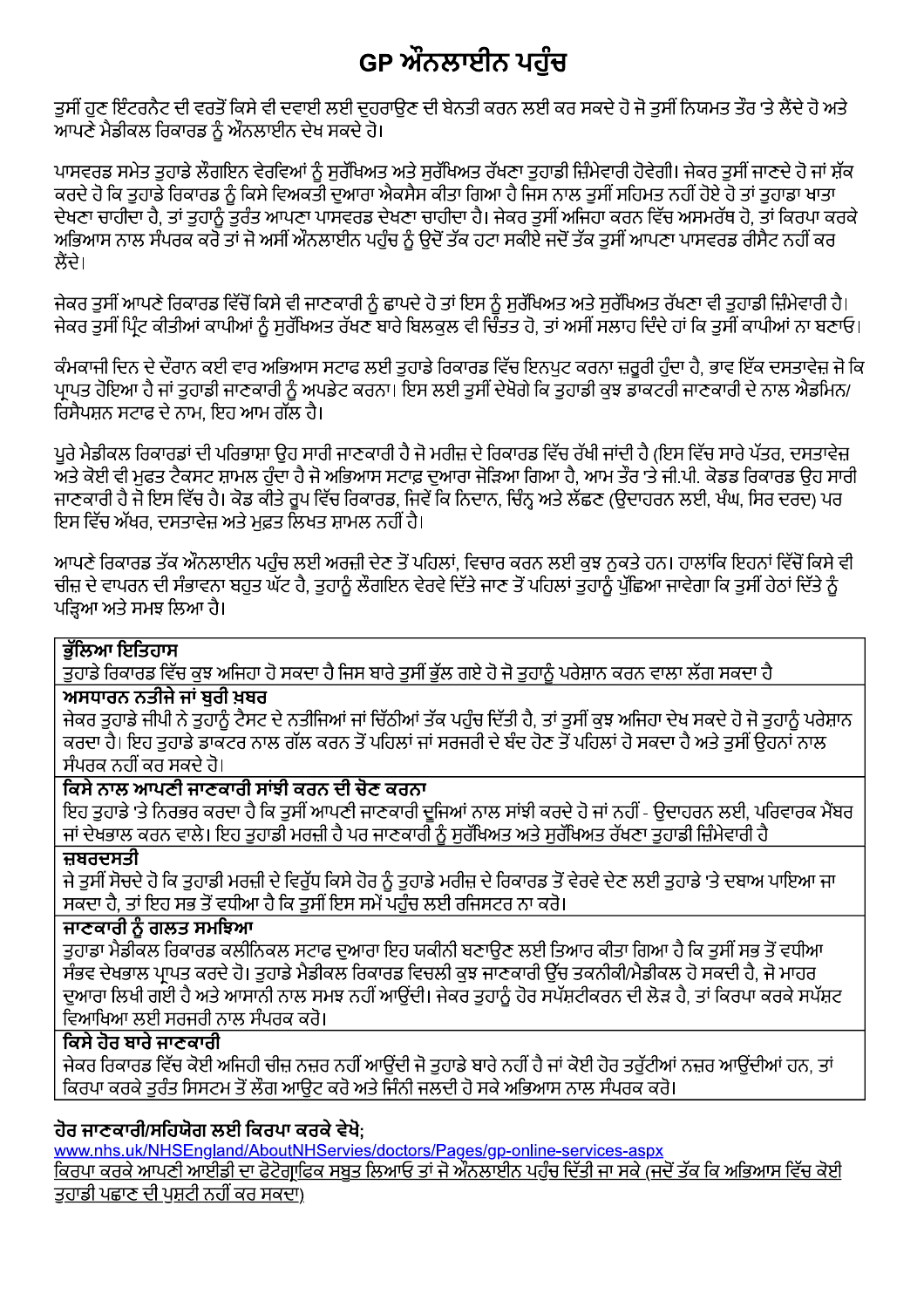## ਤੁਹਾਡਾ ਸਿਹਤ ਰਿਕਾਰਡ ਸਾਂਝਾ ਕਰਨਾ

### ਤਹਾਡਾ ਸਿਹਤ ਰਿਕਾਰਡ ਕੀ ਹੈ?

ਤਹਾਡੇ ਸਿਹਤ ਰਿਕਾਰਡ ਵਿੱਚ ਤਹਾਨੂੰ ਮਿਲਣ ਵਾਲੀ ਦੇਖਭਾਲ ਬਾਰੇ ਸਾਰੀ ਕਲੀਨਿਕਲ ਜਾਣਕਾਰੀ ਸ਼ਾਮਲ ਹੰਦੀ ਹੈ। ਜਦੋਂ ਤਹਾਨੂੰ ਡਾਕਟਰੀ ਸਹਾਇਤਾ ਦੀ ਲੋੜ ਹੰਦੀ ਹੈ ਤਾਂ ਇਹ ਜ਼ਰਰੀ ਹੈ ਕਿ ਡਾਕਟਰੀ ਕਰਮਚਾਰੀ ਤਹਾਡੇ ਸਿਹਤ ਰਿਕਾਰਡ ਤੱਕ ਸਰੱਖਿਅਤ ਢੰਗ ਨਾਲ ਪਹੰਚ ਕਰ ਸਕਣ। ਇਹ ੳਹਨਾਂ ਨੂੰ ਤਹਾਡੀ ਮਦਦ ਕਰਨ ਦੇ ਸਭ ਤੋਂ ਵਧੀਆ ਤਰੀਕੇ ਦੀ ਪਛਾਣ ਕਰਨ ਵਿੱਚ ਮਦਦ ਕਰਨ ਲਈ ਤਹਾਡੇ ਡਾਕਟਰੀ ਪਿਛੋਕੜ ਬਾਰੇ ਲੋੜੀਂਦੀ ਜਾਣਕਾਰੀ ਪ੍ਰਾਪਤ ਕਰਨ ਦੀ ਇਜਾਜ਼ਤ ਦਿੰਦਾ ਹੈ। ਇਸ ਜਾਣਕਾਰੀ ਵਿੱਚ ਤੁਹਾਡਾ ਡਾਕਟਰੀ ਇਤਿਹਾਸ, ਦਵਾਈਆਂ ਅਤੇ ਐਲਰਜੀ ਸ਼ਾਮਲ ਹੋ ਸਕਦੀ ਹੈ।

### ਸਾਂਝਾ ਕਰਨਾ ਮਹੱਤਵਪਰਨ ਕਿੳਂ ਹੈ?

ਤਹਾਡੇ ਬਾਰੇ ਸਿਹਤ ਰਿਕਾਰਡ ਵੱਖ-ਵੱਖ ਥਾਵਾਂ 'ਤੇ ਰੱਖੇ ਜਾ ਸਕਦੇ ਹਨ. ਜਿਸ ਵਿੱਚ ਤਹਾਡੀ ਜੀਪੀ ਪੈਕਟਿਸ ਅਤੇ ਕੋਈ ਵੀ ਹਸਪਤਾਲ ਸ਼ਾਮਲ ਹੈ ਜਿੱਥੇ ਤਹਾਡਾ ਇਲਾਜ ਹੋਇਆ ਹੈ। ਤਹਾਡੇ ਸਿਹਤ ਰਿਕਾਰਡ ਨੂੰ ਸਾਂਝਾ ਕਰਨ ਨਾਲ ਇਹ ਯਕੀਨੀ ਹੋ ਜਾਵੇਗਾ ਕਿ ਤਸੀਂ ਜਿੱਥੇ ਵੀ ਹੋਵੋ ਅਤੇ ਜਦੋਂ ਵੀ ਤਹਾਨੂੰ ਇਸਦੀ ਲੋੜ ਹੋਵੇ ਤਾਂ ਤੁਹਾਨੂੰ ਸਭ ਤੋਂ ਵਧੀਆ ਸੰਭਵ ਦੇਖਭਾਲ ਅਤੇ ਇਲਾਜ ਪਾਪਤ ਹੋਵੇਗਾ। ਆਪਣੇ ਸਿਹਤ ਰਿਕਾਰਡ ਨੂੰ ਸਾਂਝਾ ਨਾ ਕਰਨ ਦੀ ਚੋਣ ਕਰਨ ਨਾਲ ਤਹਾਡੇ ਦੁਆਰਾ ਪਾਪਤ ਹੋਣ ਵਾਲੀ ਭਵਿੱਖੀ ਦੇਖਭਾਲ ਅਤੇ ਇਲਾਜ 'ਤੇ ਅਸਰ ਪੈ ਸਕਦਾ ਹੈ। ਹੇਠਾਂ ਕੁਝ ਉਦਾਹਰਣਾਂ ਦਿੱਤੀਆਂ ਗਈਆਂ ਹਨ ਕਿ ਤਹਾਡੇ ਸਿਹਤ ਰਿਕਾਰਡ ਨੰ ਸਾਂਝਾ ਕਰਨ ਨਾਲ ਤਹਾਨੰ ਕਿਵੇਂ ਲਾਭ ਹੋ ਸਕਦਾ ਹੈ:

- ਤੁਹਾਡੇ ਸੰਪਰਕ ਵੇਰਵਿਆਂ ਨੂੰ ਸਾਂਝਾ ਕਰਨਾ ਇਹ ਯਕੀਨੀ ਬਣਾਏਗਾ ਕਿ ਤੁਸੀਂ ਬਿਨਾਂ ਦੇਰੀ ਕੀਤੇ ਕੋਈ ਵੀ ਡਾਕਟਰੀ ਮਲਾਕਾਤ ਪਾਪਤ  $\bullet$ ਕਰੋ।
- ਤੁਹਾਡੇ ਡਾਕਟਰੀ ਇਤਿਹਾਸ ਨੂੰ ਸਾਂਝਾ ਕਰਨਾ ਇਹ ਯਕੀਨੀ ਬਣਾਏਗਾ ਕਿ ਐਮਰਜੈਂਸੀ ਸੇਵਾਵਾਂ ਲੋੜ ਪੈਣ 'ਤੇ ਤੁਹਾਡਾ ਸਹੀ ਮੁਲਾਂਕਣ ਕਰਦੀਆਂ ਹਨ।
- ਆਪਣੀ ਦਵਾਈਆਂ ਦੀ ਸੂਚੀ ਨੂੰ ਸਾਂਝਾ ਕਰਨਾ ਇਹ ਯਕੀਨੀ ਬਣਾਏਗਾ ਕਿ ਤੁਹਾਨੂੰ ਸਭ ਤੋਂ ਢੁਕਵੀਂ ਦਵਾਈ ਮਿਲਦੀ ਹੈ।
- ਤੁਹਾਡੀਆਂ ਐਲਰਜੀਆਂ ਨੂੰ ਸਾਂਝਾ ਕਰਨਾ -ਇਹ ਤੁਹਾਨੂੰ ਕੋਈ ਅਜਿਹੀ ਚੀਜ਼ ਦੇਣ ਤੋਂ ਰੋਕੇਗਾ ਜਿਸ ਤੋਂ ਤੁਹਾਨੂੰ ਐਲਰਜੀ ਹੈ।
- ਆਪਣੇ ਟੈਸਟਾਂ ਦੇ ਨਤੀਜਿਆਂ ਨੂੰ ਸਾਂਝਾ ਕਰਨਾ ਇਹ ਲੋੜੀਂਦੇ ਹੋਰ ਬੇਲੋੜੇ ਟੈਸਟਾਂ ਨੂੰ ਰੋਕੇਗਾ।

#### ਕੀ ਮੇਰਾ ਸਿਹਤ ਰਿਕਾਰਡ ਸਰੱਖਿਅਤ ਹੈ?

ਹਾਂ। ਇਹ ਯਕੀਨੀ ਬਣਾਉਣ ਲਈ ਸਰੱਖਿਆ ਉਪਾਅ ਹਨ ਕਿ ਸਿਰਫ਼ ਉਹ ਸੰਸਥਾਵਾਂ ਹੀ ਅਜਿਹਾ ਕਰ ਸਕਦੀਆਂ ਹਨ ਜਿਨ੍ਹਾਂ ਨੂੰ ਤੁਸੀਂ ਆਪਣੇ ਰਿਕਾਰਡ ਦੇਖਣ ਲਈ ਅਧਿਕਾਰਤ ਕੀਤਾ ਹੈ। ਤਸੀਂ ਇਸ ਬਾਰੇ ਜਾਣਕਾਰੀ ਲਈ ਵੀ ਬੇਨਤੀ ਕਰ ਸਕਦੇ ਹੋ ਕਿ ਤਹਾਡੀ ਸਰਜਰੀ ਦੇ ਅੰਦਰ ਅਤੇ ਬਾਹਰ ਕਿਸਨੇ ਤਹਾਡੀ ਜਾਣਕਾਰੀ ਤੱਕ ਪਹੰਚ ਕੀਤੀ ਹੈ।

### ਕੀ ਮੈਂ ਇਹ ਫੈਸਲਾ ਕਰ ਸਕਦਾ ਹਾਂ ਕਿ ਮੈਂ ਆਪਣਾ ਸਿਹਤ ਰਿਕਾਰਡ ਕਿਸ ਨਾਲ ਸਾਂਝਾ ਕਰਦਾ ਹਾਂ?

ਹਾਂ। ਤਸੀਂ ਫੈਸਲਾ ਕਰੋ ਕਿ ਤਹਾਡੇ ਸਿਹਤ ਰਿਕਾਰਡ ਤੱਕ ਕਿਸ ਦੀ ਪਹੰਚ ਹੈ। ਤਹਾਡੀ ਦੇਖਭਾਲ ਪਦਾਨ ਕਰਨ ਵਾਲੀਆਂ ਸੰਸਥਾਵਾਂ ਵਿਚਕਾਰ ਤਹਾਡੇ ਸਿਹਤ ਰਿਕਾਰਡ ਨੰ ਸਾਂਝਾ ਕਰਨ ਲਈ. ਤਹਾਡੀ ਸਹਿਮਤੀ ਲੈਣੀ ਲਾਜ਼ਮੀ ਹੈ।

#### ਕੀ ਮੈਂ ਆਪਣਾ ਮਨ ਬਦਲ ਸਕਦਾ ਗਾਂ?

ਹਾਂ। ਤਸੀਂ ਆਪਣੇ ਸਿਹਤ ਰਿਕਾਰਡ ਨੂੰ ਸਾਂਝਾ ਕਰਨ ਬਾਰੇ ਕਿਸੇ ਵੀ ਸਮੇਂ ਆਪਣਾ ਮਨ ਬਦਲ ਸਕਦੇ ਹੋ. ਕਿਰਪਾ ਕਰਕੇ ਸਾਨੂੰ ਦੱਸੋ।

### ਕੀ ਕੋਈ ਹੋਰ ਮੇਰੀ ਤਰਫੋਂ ਸਹਿਮਤੀ ਦੇ ਸਕਦਾ ਹੈ?

ਜੇਕਰ ਤਹਾਡੇ ਕੋਲ ਸਹਿਮਤੀ ਦੇਣ ਦੀ ਸਮਰੱਥਾ ਨਹੀਂ ਹੈ ਅਤੇ ਤਹਾਡੇ ਕੋਲ ਲਾਸਟਿੰਗ ਪਾਵਰ ਆਫ਼ ਅਟਾਰਨੀ ਹੈ. ਤਾਂ ੳਹ ਤਹਾਡੀ ਤਰਫ਼ੋਂ ਸਹਿਮਤੀ ਦੇ ਸਕਦੇ ਹਨ। ਜੇਕਰ ਤਹਾਡੇ ਕੋਲ ਲਾਸਟਿੰਗ ਪਾਵਰ ਆਫ ਅਟਾਰਨੀ ਨਹੀਂ ਹੈ. ਤਾਂ ਤਹਾਡੀ ਦੇਖਭਾਲ ਕਰਨ ਵਾਲਿਆਂ ਦਆਰਾ ਸਭ ਤੋਂ ਉੱਤਮ ਹਿੱਤ ਵਿੱਚ ਫੈਸਲਾ ਲਿਆ ਜਾ ਸਕਦਾ ਹੈ।

### ਮਾਪਿਆਂ ਦੀ ਜ਼ਿੰਮੇਵਾਰੀ ਬਾਰੇ ਕੀ?

ਜੇਕਰ ਤਹਾਡੀ ਮਾਤਾ-ਪਿਤਾ ਦੀ ਜ਼ਿੰਮੇਵਾਰੀ ਹੈ ਅਤੇ ਤਹਾਡਾ ਬੱਚਾ ਆਪਣੇ ਲਈ ਇੱਕ ਸਚਿਤ ਫੈਸਲਾ ਲੈਣ ਦੇ ਯੋਗ ਨਹੀਂ ਹੈ. ਤਾਂ ਤਸੀਂ ਆਪਣੇ ਬੱਚੇ ਦੀ ਤਰਫੋਂ ਜਾਣਕਾਰੀ ਸਾਂਝੀ ਕਰਨ ਬਾਰੇ ਫੈਸਲਾ ਕਰ ਸਕਦੇ ਹੋ। ਜੇਕਰ ਤਹਾਡਾ ਬੱਚਾ ਕਾਬਲ ਹੈ ਤਾਂ ਇਹ ੳਸਦਾ ਫੈਸਲਾ ਹੋਣਾ ਚਾਹੀਦਾ ਹੈ।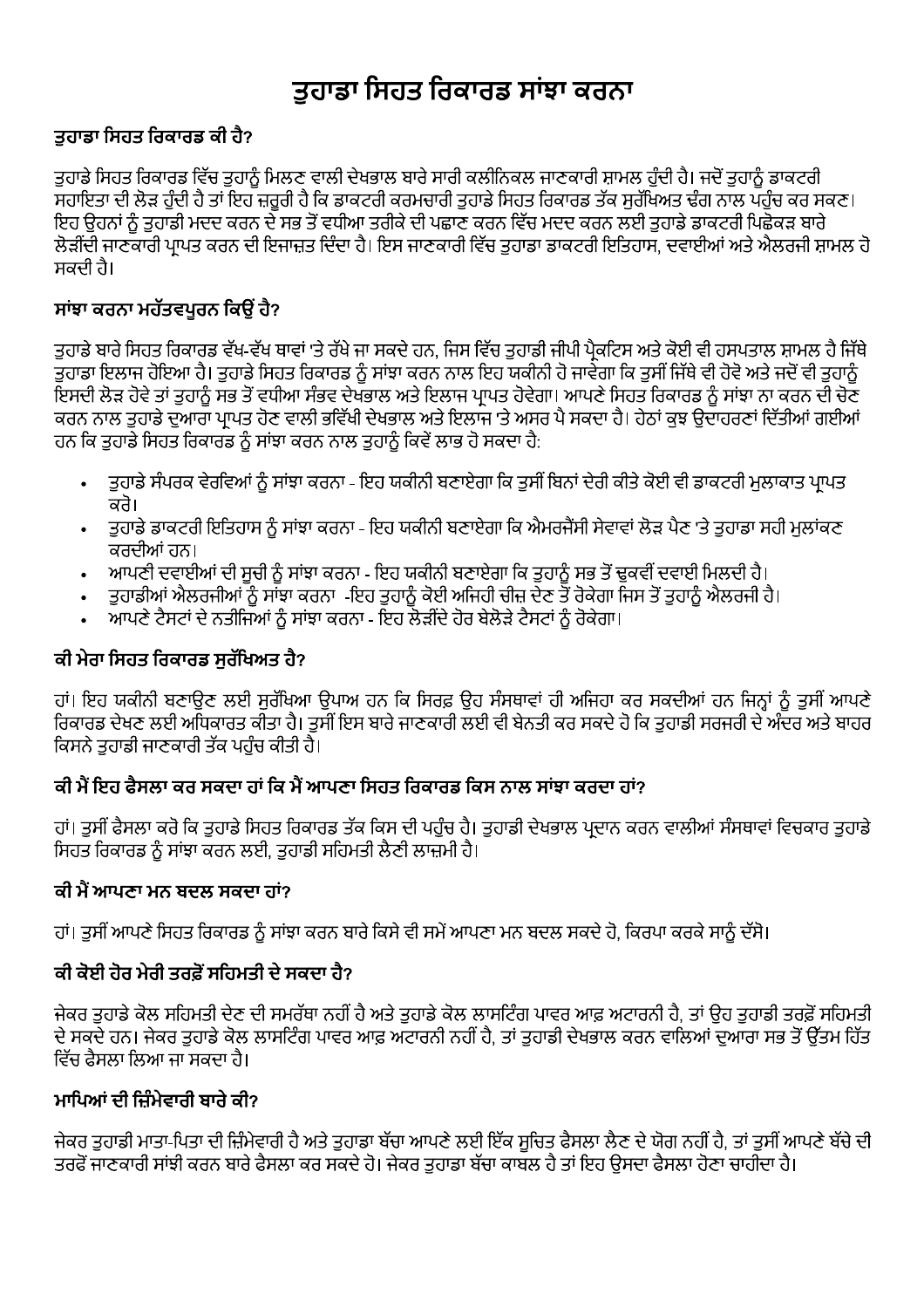### ਤਹਾਡਾ ਸੰਖੇਪ ਦੇਖਭਾਲ ਰਿਕਾਰਡ ਕੀ ਹੈ?

ਤੁਹਾਡੇ ਸਮਰੀ ਕੇਅਰ ਰਿਕਾਰਡ ਵਿੱਚ ਤੁਹਾਡੇ ਸੰਪਰਕ ਵੇਰਵਿਆਂ, NHS ਨੰਬਰ, ਦਵਾਈਆਂ ਅਤੇ ਐਲਰਜੀ ਸਮੇਤ ਮੁਢਲੀ ਜਾਣਕਾਰੀ ਸ਼ਾਮਲ ਹੈ। ਇਹ GP ਅਭਿਆਸਾਂ, ਹਸਪਤਾਲਾਂ ਅਤੇ ਐਮਰਜੈਂਸੀ ਸੇਵਾਵਾਂ ਦਆਰਾ ਦੇਖਿਆ ਜਾ ਸਕਦਾ ਹੈ। ਜੇਕਰ ਤਸੀਂ ਸਮਰੀ ਕੇਅਰ ਰਿਕਾਰਡ ਨਹੀਂ ਚਾਹੰਦੇ ਹੋ, ਤਾਂ ਕਿਰਪਾ ਕਰਕੇ ਆਪਣੇ GP ਅਭਿਆਸ ਨੂੰ ੳਚਿਤ ਔਪਟ-ਆਉਟ ਫਾਰਮ ਲਈ ਪੱਛੋ। ਤਹਾਡੀ ਸਹਿਮਤੀ ਨਾਲ, ਇੱਕ ਵਿਸਤਿਤ ਸਮਰੀ ਕੇਅਰ ਰਿਕਾਰਡ ਬਣਾਉਣ ਲਈ ਵਾਧ ਜਾਣਕਾਰੀ ਜੋੜੀ ਜਾ ਸਕਦੀ ਹੈ। ਇਸ ਵਿੱਚ ਤਹਾਡੀਆਂ ਦੇਖਭਾਲ ਯੋਜਨਾਵਾਂ ਸ਼ਾਮਲ ਹੋ ਸਕਦੀਆਂ ਹਨ ਜੋ ਇਹ ਯਕੀਨੀ ਬਣਾੳਣ ਵਿੱਚ ਮਦਦ ਕਰਨਗੀਆਂ ਕਿ ਤਹਾਨੂੰ ਭਵਿੱਖ ਵਿੱਚ ਢਕਵੀਂ ਦੇਖਭਾਲ ਮਿਲਦੀ ਹੈ।

### ਮੇਰੀ ਨਿੱਜੀ ਜਾਣਕਾਰੀ ਕਿਵੇਂ ਸਰੱਖਿਅਤ ਹੈ?

ਮੋਡੈਲਿਟੀ ਪਾਰਟਨਰਸ਼ਿਪ ਅਭਿਆਸ ਹਮੇਸ਼ਾ ਤੁਹਾਡੀ ਨਿੱਜੀ ਜਾਣਕਾਰੀ ਦੀ ਰੱਖਿਆ ਕਰੇਗਾ। ਇਸ ਬਾਰੇ ਹੋਰ ਜਾਣਕਾਰੀ ਲਈ, ਕਿਰਪਾ ਕਰਕੇ ਸਾਡੀ ਵੈੱਬਸਾਈਟ 'ਤੇ ਸਾਡਾ ਗੋਪਨੀਯਤਾ ਨੋਟਿਸ ਦੇਖੋ ਜਾਂ ਕਿਰਪਾ ਕਰਕੇ ਸਾਡੀ ਟੀਮ ਦੇ ਕਿਸੇ ਮੈਂਬਰ ਨਾਲ ਗੱਲ ਕਰੋ।

ਆਪਣੇ ਸਿਹਤ ਰਿਕਾਰਡਾਂ ਬਾਰੇ ਹੋਰ ਜਾਣਕਾਰੀ ਲਈ, ਕਿਰਪਾ ਕਰਕੇ ਵੇਖੋ www.nhs.uk/NHSEngland/thenhs/records

ਇਸ ਬਾਰੇ ਹੋਰ ਜਾਣਕਾਰੀ ਲਈ ਕਿ NHS ਖੋਜ ਅਤੇ ਯੋਜਨਾਬੰਦੀ ਅਤੇ ਚੋਣ ਕਰਨ ਲਈ ਤਹਾਡੇ ਡੇਟਾ ਦੀ ਵਰਤੋਂ ਕਿਵੇਂ ਕਰਦਾ ਹੈ. ਕਿਰਪਾ ਕਰਕੇ ਵੇਖੋ: www.nhs.uk/vour-nhs-data-matters

### ਟੈਕਸਟ ਮੈਸੇਜਿੰਗ ਸੇਵਾ

ਸਰਜਰੀ ਤਹਾਡੀ ਕਿਸੇ ਵੀ ਮਲਾਕਾਤ ਦੀ ਪਸ਼ਟੀ ਕਰਨ ਲਈ ਟੈਕਸਟ ਸਨੇਹੇ ਰਾਹੀਂ ਤਹਾਡੇ ਨਾਲ ਸੰਪਰਕ ਕਰ ਸਕਦੀ ਹੈ. ਤਹਾਨੰ ਲੋੜ ਪੈਣ 'ਤੇ ਮਲਾਕਾਤ ਨੂੰ ਰੱਦ ਕਰਨ ਲਈ ਇੱਕ ਸਨੇਹਾ ਵੀ ਪਾਪਤ ਹੋ ਸਕਦਾ ਹੈ। ਇਸ ਸੇਵਾ ਦੀ ਵਰਤੋਂ ਤਹਾਨੂੰ ਕਿਸੇ ਵੀ ਡਾਕਟਰੀ ਸਮੀਖਿਆ ਬਾਰੇ ਸੂਚਿਤ ਕਰਨ ਲਈ ਵੀ ਕੀਤੀ ਜਾਂਦੀ ਹੈ ਜੋ ਤਹਾਡੇ ਲਈ ਹੋ ਸਕਦੀ ਹੈ। ਇਹ ਸੇਵਾ ਮਫ਼ਤ ਹੈ। ਕਿਰਪਾ ਕਰਕੇ ਯਕੀਨੀ ਬਣਾਓ ਕਿ ਸਾਡੇ ਕੋਲ ਤਹਾਡੇ ਅੱਪ-ਟ ਡੇਟ ਸੰਪਰਕ ਨੰਬਰ ਵੀ ਹਨ।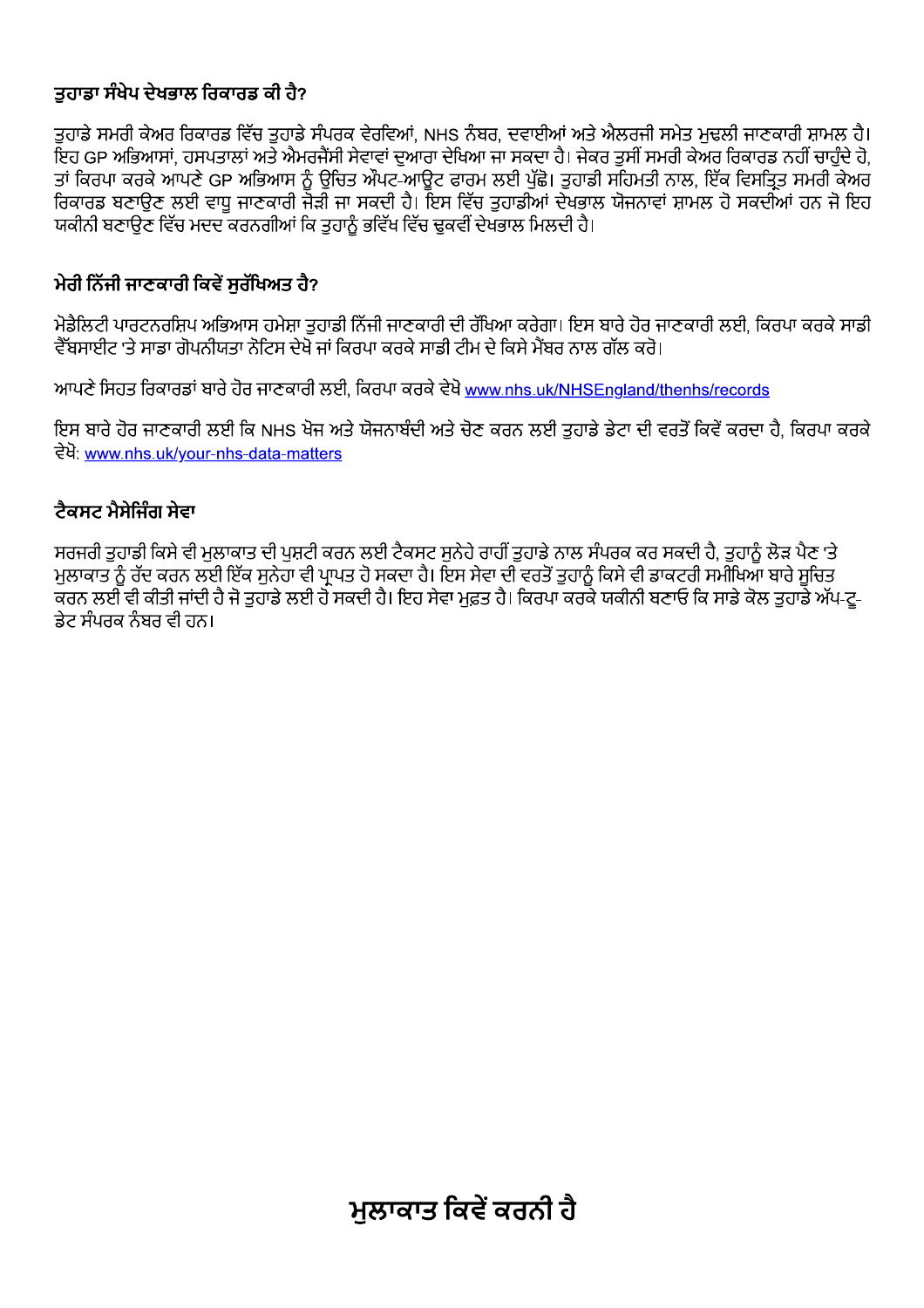ਸਾਡੇ ਕੋਲ ਸਾਡੇ ਡਾਕਟਰਾਂ ਵਿੱਚੋਂ ਕਿਸੇ ਇੱਕ ਡਾਕਟਰ ਨੂੰ ਮਿਲਣ ਲਈ ਮੁਲਾਕਾਤ ਕਰਨ ਦੇ ਕਈ ਤਰੀਕੇ ਹਨ, ਮੁਲਾਕਾਤਾਂ ਜਾਂ ਤਾਂ ਟੈਲੀਫੋਨ ਵੀਡੀਓ ਕਾਲ ਦੁਆਰਾ ਜਾਂ ਆਹਮੋ-ਸਾਹਮਣੇ ਹੰਦੀਆਂ ਹਨ।

eConsult ਇੱਕ ਵਧੀਆ ਸੇਵਾ ਹੈ ਜੋ ਸਾਡੀ ਵੈੱਬਸਾਈਟ ਜਾਂ NHS ਐਪ ਰਾਹੀਂ ਪਹੰਚਯੋਗ ਹੈ। ਜੇਕਰ ਤਸੀਂ ਇਸ ਸੇਵਾ ਤੱਕ ਪਹੰਚ ਕਰਨ ਦੇ ਯੋਗ ਹ ਤਾਂ ਇਹ ਮੁਫਤ ਹੈ ਅਤੇ ਤੁਹਾਨੂੰ ਸਮੱਸਿਆਵਾਂ, ਬੇਨਤੀ ਪੱਤਰ, ਮੈਡੀਕਲ ਸਰਟੀਫਿਕੇਟ, ਅਤੇ ਨਾਲ ਹੀ ਤੁਹਾਨੂੰ ਮਦਦਗਾਰ ਸਲਾਹ ਪ੍ਰਦਾਨ ਕਰਨ ਦੀ ਇਜਾਜ਼ਤ ਦਿੰਦੀ ਹੈ। ਇੱਕ ਵਾਰ ਜਦੋਂ ਤੁਸੀਂ ਇੱਕ ਈ-ਕੰਸਲਟ ਜਮ੍ਹਾਂ ਕਰਾਉਂਦੇ ਹੋ ਤਾਂ ਸਾਡੇ ਡਾਕਟਰਾਂ ਵਿੱਚੋਂ ਇੱਕ ਇਸਦੀ ਸਮੀਖਿਆ ਕਰੇਗਾ (ਆਮ ਤੌਰ 'ਤੇ ੳਸੇ ਦਿਨ) ਅਤੇ ਤਹਾਡੇ ਨਾਲ ਇੱਕ ੳਚਿਤ ਕਾਰਵਾਈ ਦੇ ਨਾਲ ਸੰਪਰਕ ਕੀਤਾ ਜਾਵੇਗਾ।

ਜੇਕਰ ਤਹਾਡੇ ਕੋਲ ਇੰਟਰਨੈੱਟ ਨਹੀਂ ਹੈ ਤਾਂ ਤਸੀਂ ਸਾਡੇ ਖੋਲਣ ਦੌਰਾਨ ਸਾਨੂੰ ਕਾਲ ਕਰ ਸਕਦੇ ਹੋ ਜਿੱਥੇ ਅਸੀਂ ਤਹਾਡੀ ਮਦਦ ਕਰਨ ਦੀ ਪੂਰੀ ਕੋਸ਼ਿਸ਼ ਕਰਾਂਗੇ।

ਸਾਡੇ ਕੋਲ 'ਪੁਸ਼ ਡਾਕਟਰ' ਨਾਮ ਦੀ ਸੇਵਾ ਵੀ ਹੈ, ਇਹ ਵੀਡੀਓ ਲਿੰਕ ਰਾਹੀਂ ਜੀਪੀ ਨਾਲ ਮੁਲਾਕਾਤ ਹੈ ਜੋ ਤੁਸੀਂ ਆਮ ਤੌਰ 'ਤੇ ਸਾਡੀ ਰਿਸੈਪਸ਼ਨ ਟੀਮ ਦੁਆਰਾ ਲਿੰਕ ਦੀ ਬੇਨਤੀ ਕਰਨ ਦੇ 24 ਘੰਟਿਆਂ ਦੇ ਅੰਦਰ ਪਾਪਤ ਕਰ ਸਕਦੇ ਹੋ।

ਹੋਰ ਸੇਵਾਵਾਂ ਵਿੱਚ ਆਸਕ ਫਸਟ ਸ਼ਾਮਲ ਹੈ. ਇਹ ਇੱਕ ਔਨਲਾਈਨ ਸੇਵਾ ਵੀ ਹੈ. ਇਸ ਵਿੱਚ ਇੱਕ ਲੱਛਣ ਜਾਂਚਕਰਤਾ ਸ਼ਾਮਲ ਹੈ ਅਤੇ ਇਹ ਤਹਾਨੰ ਇੱਕ ਐਪ ਰਾਹੀਂ ਇੱਕ GP ਜਾਂ ਨਰਸਾਂ ਦੀ ਮੁਲਾਕਾਤ ਬੁੱਕ ਕਰਨ ਦੀ ਇਜਾਜ਼ਤ ਦਿੰਦਾ ਹੈ। ਇਸ ਵਿੱਚ ਫਿਜ਼ੀਓ ਜਾਂ ਮਾਨਸਿਕ ਸਿਹਤ ਪੇਸ਼ੇਵਰ ਨੂੰ ਮਿਲਣ ਲਈ ਮਲਾਕਾਤਾਂ ਵੀ ਸ਼ਾਮਲ ਹਨ।

GPEA (ਐਕਸਟੈਂਡਡ ਐਕਸੈਸ) ਯੂਨੀਵਰਸਿਟੀ ਹਸਪਤਾਲ ਲੇਵਿਸ਼ਮ ਵਿਖੇ ਅਧਾਰਤ ਇੱਕ ਸੇਵਾ ਹੈ ਜਿੱਥੇ ਅਸੀਂ ਤਹਾਨੂੰ ਇੱਕ ਜੀਪੀ ਜਾਂ ਨਰਸ ਨੂੰ ਮਿਲਣ ਲਈ ਫੇਸ-ਟੂ-ਫੇਸ ਜਾਂ ਟੈਲੀਫੋਨ ਮਲਾਕਾਤ ਲਈ ਬੱਕ ਕਰ ਸਕਦੇ ਹਾਂ।

ਜੇਕਰ ਤਸੀਂ ਸਥਾਈ ਤੌਰ 'ਤੇ ਘਰ ਬੰਦ ਹੋ ਅਤੇ ਤਹਾਨੂੰ ਘਰ ਜਾਣ ਦੀ ਲੋੜ ਹੈ, ਤਾਂ ਕਿਰਪਾ ਕਰਕੇ ਸਾਨੂੰ ਸਵੇਰੇ 8 ਵਜੇ ਤੋਂ ਦਪਹਿਰ 12 ਵਜੇ ਦੇ ਵਿਚਕਾਰ ਕਾਲ ਕਰੋ। ਜੀਪੀ ਤਹਾਨੰ ਪਹਿਲਾਂ ਕਾਲ ਕਰੇਗਾ ਅਤੇ ਤਹਾਨੰ OHL ਹੋਮ ਵਿਜ਼ਿਟਿੰਗ ਟੀਮ ਤੋਂ ਮਲਾਕਾਤ ਲਈ ਭੇਜਿਆ ਜਾ ਸਕਦਾ ਹੈ।

ਕਿਰਪਾ ਕਰਕੇ ਨੋਟ ਕਰੋ, ਸਾਡੀਆਂ ਟੈਲੀਫੋਨ ਲਾਈਨਾਂ ਸੋਮਵਾਰ ਤੋਂ ਸ਼ੁੱਕਰਵਾਰ ਸਵੇਰੇ 8 ਵਜੇ ਤੋਂ ਸ਼ਾਮ 6.30 ਵਜੇ ਤੱਕ ਖੁੱਲ੍ਹੀਆਂ ਰਹਿੰਦੀਆਂ ਹਨ।

### ਨਸਖੇ

ਜਦੋਂ ਮਰੀਜ਼ ਰਜਿਸਟਰ ਕਰਦੇ ਹਨ, ਤਾਂ ਉਨ੍ਹਾਂ ਨੂੰ ਫਾਰਮੇਸੀ ਨੂੰ ਨਾਮਜ਼ਦ ਕਰਨ ਦੀ ਸਲਾਹ ਦਿੱਤੀ ਜਾਂਦੀ ਹੈ। ਜ਼ਿਆਦਾਤਰ ਨੁਸਖੇ ਹੁਣ ਤੁਹਾਡੀ ਪਸੰਦ ਦੀ ਫਾਰਮੇਸੀ ਨੂੰ ਇਲੈਕਟਾਨਿਕ ਤਰੀਕੇ ਨਾਲ ਭੇਜੇ ਜਾਂਦੇ ਹਨ।

ਕਿਰਪਾ ਕਰਕੇ ਨੋਟ ਕਰੋ, ਅਸੀਂ ਟੈਲੀਫ਼ੋਨ ਜਾਂ ਫਰੰਟ ਡੈਸਕ 'ਤੇ ਤਜਵੀਜ਼ ਦੀਆਂ ਬੇਨਤੀਆਂ ਨਹੀਂ ਲੈਂਦੇ ਹਾਂ। ਤੁਸੀਂ ਆਪਣੀ ਦਵਾਈ NHS ਐਪ, ਮਰੀਜ਼ ਐਕਸੈਸ ਐਪ ਜਾਂ ਆਪਣੀ ਨਾਮਜਦ ਫਾਰਮੇਸੀ ਰਾਹੀਂ ਮੰਗਵਾ ਸਕਦੇ ਹੋ।

ਸਾਰੀਆਂ ਨਸਖ਼ਿਆਂ ਦੀਆਂ ਬੇਨਤੀਆਂ ਨੂੰ ਪਕਿਰਿਆ ਕਰਨ ਵਿੱਚ 2 ਕੰਮਕਾਜੀ ਦਿਨ ਲੱਗਦੇ ਹਨ।

## ਸਵੈ-ਆਗਮਨ ਜੈੱਕ ਇਨ

ਜਦੋਂ ਤਸੀਂ ਅਪਾਇੰਟਮੈਂਟ ਲਈ ਸਰਜਰੀ 'ਤੇ ਪਹੰਚਦੇ ਹੋ, ਤਾਂ ਕਿਰਪਾ ਕਰਕੇ ਸਾਡੇ ਸਵੈ-ਆਗਮਨ ਚੈੱਕ ਇਨ ਮਾਨੀਟਰ ਦੀ ਵਰਤੋਂ ਕਰੋ, ਇਹ ਡਾਕਟਰ ਨੰ ਇਹ ਦੱਸਣ ਦਾ ਸਭ ਤੋਂ ਤੇਜ਼ ਤਰੀਕਾ ਹੈ ਕਿ ਤੁਸੀਂ ਪਹੰਚ ਗਏ ਹੋ। ਜੇ ਤੁਸੀਂ ਆਪਣੀ ਮਲਾਕਾਤ ਲਈ ਦੇਰੀ ਨਾਲ ਪਹੰਚਦੇ ਹੋ ਤਾਂ ਡਾਕਟਰੀ ਕਰਮਚਾਰੀ ਤਹਾਨੂੰ ਮਿਲਣ ਤੋਂ ਇਨਕਾਰ ਕਰ ਸਕਦਾ ਹੈ।

ਜੇਕਰ ਤਹਾਨੂੰ ਹੁਣ ਆਪਣੀ ਮਲਾਕਾਤ ਦੀ ਲੋੜ ਨਹੀਂ ਹੈ ਤਾਂ ਕਿਰਪਾ ਕਰਕੇ ਸਾਨੂੰ ਦੱਸੋ ਤਾਂ ਜੋ ਇਹ ਬਰਬਾਦ ਨਾ ਹੋਵੇ ਅਤੇ ਕਿਸੇ ਹੋਰ ਨੂੰ ਪੇਸ਼ਕਸ਼ ਕੀਤੀ ਜਾ ਸਕੇ।

## ਜ਼ੀਰੋ ਸਹਿਣਸ਼ੀਲਤਾ ਨੀਤੀ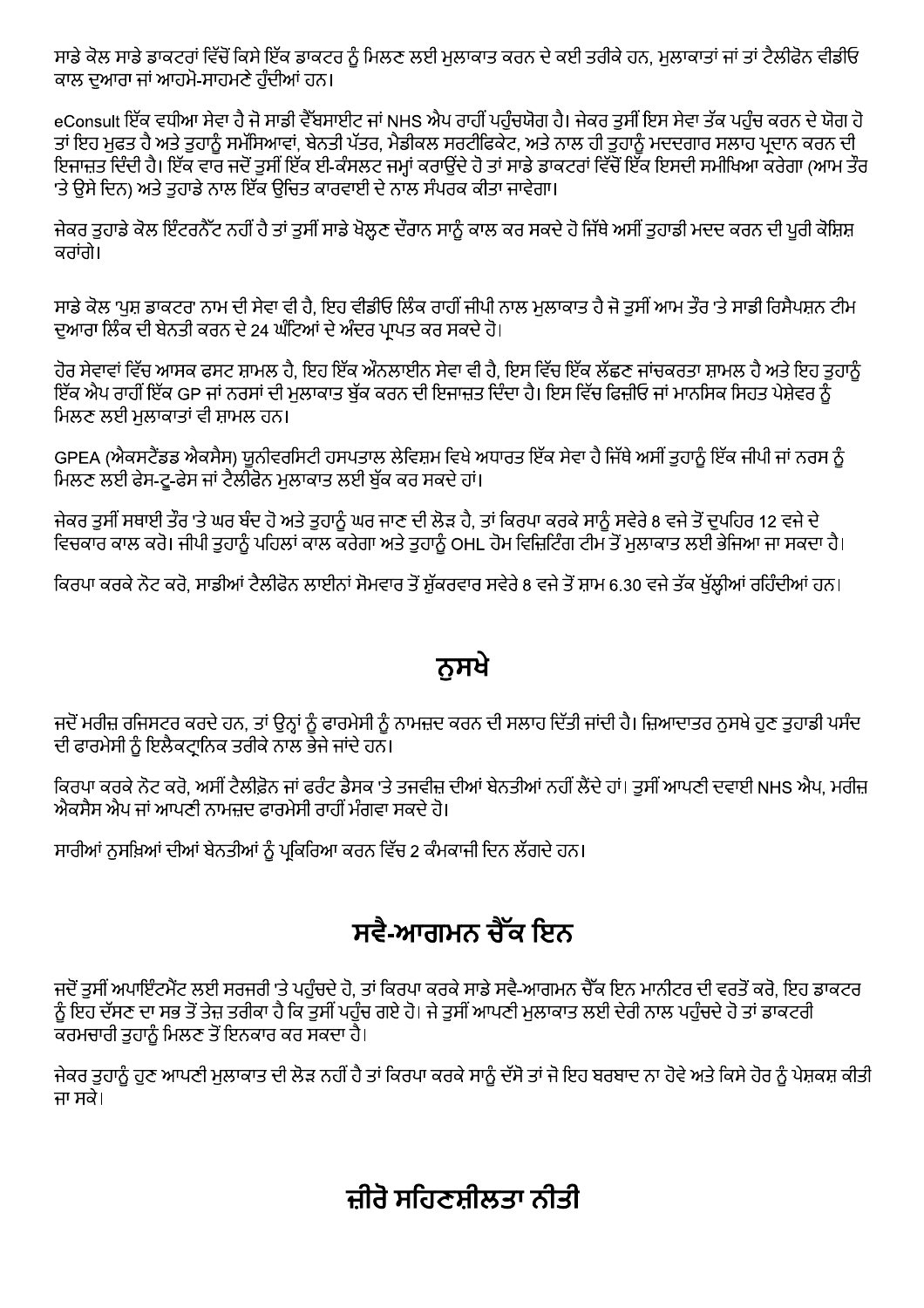ਸਾਊਥ ਲੇਵਿਸ਼ਮ ਗਰੁੱਪ ਪੈਕਟਿਸ ਇੱਕ ਜ਼ੀਰੋ ਟੋਲਰੈਂਸ ਪਾਲਿਸੀ ਦਾ ਸੰਚਾਲਨ ਕਰਦੀ ਹੈ, ਇਹ ਤੁਹਾਡੀ ਜ਼ਿੰਮੇਵਾਰੀ ਹੈ ਕਿ ਤੁਸੀਂ ਅਤੇ ਜਿਸ ਕਿਸੇ ਨੂੰ ਵੀ ਤਸੀਂ ਸਰਜਰੀ ਵਿੱਚ ਲਿਆਉਂਦੇ ਹੋ. ਸਾਡੇ ਸਾਰੇ ਸਟਾਫ਼ ਨਾਲ ਸਤਿਕਾਰ ਨਾਲ ਪੇਸ਼ ਆਉਂਦੇ ਹਨ। ਇਸ ਨੀਤੀ ਦੀ ਪਾਲਣਾ ਕਰਨ ਵਿੱਚ ਅਸਫਲ \_<br>ਰਹਿਣ ਦੇ ਨਤੀਜੇ ਵਜੋਂ ਤਹਾਨੂੰ ਅਤੇ ਤਹਾਡੇ ਪਰਿਵਾਰ ਨੂੰ ਸਾਡੇ ਅਭਿਆਸ ਤੋਂ ਹਟਾ ਦਿੱਤਾ ਜਾ ਸਕਦਾ ਹੈ। ਇਸਦਾ ਮਤਲਬ ਇਹ ਹੋਵੇਗਾ ਕਿ ਤਹਾਨੰ ਕਿਤੇ ਹੋਰ ਰਜਿਸਟਰ ਕਰਨ ਦੀ ਲੋੜ ਪਵੇਗੀ।

## ਨਾਮ ਜਾਂ ਸੰਪਰਕ ਵੇਰਵਿਆਂ ਵਿੱਚ ਤਬਦੀਲੀ

ਇਹ ਮਹੱਤਵਪੂਰਨ ਹੈ ਕਿ ਤਸੀਂ ਸਾਨੂੰ ਆਪਣੇ ਨਾਮ, ਸੰਪਰਕ ਵੇਰਵਿਆਂ ਵਿੱਚ ਕਿਸੇ ਵੀ ਤਬਦੀਲੀ ਬਾਰੇ ਸੂਚਿਤ ਕਰੋ, ਇਸ ਵਿੱਚ ਟੈਲੀਫੋਨ, ਈਮੇਲ ਅਤੇ ਪਤਾ ਸ਼ਾਮਲ ਹੈ।

ਜਦੋਂ ਤੁਸੀਂ ਆਪਣਾ ਨਾਮ ਬਦਲਦੇ ਹੋ ਤਾਂ ਤੁਹਾਨੂੰ ਸਾਨੂੰ ਆਪਣੇ ਵਿਆਹ ਸਰਟੀਫਿਕੇਟ ਜਾਂ ਡੀਡ ਪੋਲ ਦੀ ਇੱਕ ਕਾਪੀ ਪ੍ਰਦਾਨ ਕਰਨ ਦੀ ਲੋੜ ਹੋ ਸਕਦੀ तै।

ਜਦੋਂ ਤਸੀਂ ਆਪਣਾ ਪਤਾ ਬਦਲਦੇ ਹੋ ਤਾਂ ਕਿਰਪਾ ਕਰਕੇ ਸਾਡੇ ਨਾਲ ਸੰਪਰਕ ਕਰੋ ਕਿਉਂਕਿ ਹੋ ਸਕਦਾ ਹੈ ਕਿ ਤਸੀਂ ਹਣ ਸਾਡੇ ਕੈਚਮੈਂਟ ਖੇਤਰ ਦੇ ਅੰਦਰ ਨਾ ਹੋਵੋ। ਤੁਹਾਨੂੰ ਇਹ ਸਾਡੀ ਵੈੱਬਸਾਈਟ 'ਤੇ ਮਿਲੇਗਾ।

## PPG - ਮਰੀਜ਼ ਭਾਗੀਦਾਰੀ ਸਮੂਹ

ਸਾਉਥ ਲੇਵਿਸ਼ਮ ਗਰੱਪ ਪੈਕਟਿਸ ਨੂੰ ਪੀਪੀਜੀ 'ਤੇ ਬਹੁਤ ਮਾਣ ਹੈ ਜੋ ਸਾਡੇ ਅਭਿਆਸ ਦੇ ਨਾਲ-ਨਾਲ ਕੰਮ ਕਰਦੇ ਹਨ। ਜੇਕਰ ਤਸੀਂ ਇਸ ਸਮੂਹ ਵਿੱਚ ਸ਼ਾਮਲ ਹੋਣ ਵਿੱਚ ਦਿਲਚਸਪੀ ਰੱਖਦੇ ਹੋ ਜਾਂ ਇਹ ਜਾਣਨਾ ਚਾਹੰਦੇ ਹੋ ਕਿ ੳਹ ਕੀ ਕਰਦੇ ਹਨ ਤਾਂ ਕਿਰਪਾ ਕਰਕੇ ਵਧੇਰੇ ਜਾਣਕਾਰੀ ਲਈ ਸਾਡੀ ਵੈੱਬਸਾਈਟ 'ਤੇ ਜਾਓ। https://www.southlewishamgrouppractice.co.uk/ppg.aspx

## ਸਮਾਜਿਕ ਤਜਵੀਜ਼

ਸਮਾਜਿਕ ਨੁਸਖ਼ੇ ਨੂੰ ਸਮਾਜਿਕ, ਭਾਵਨਾਤਮਕ ਜਾਂ ਵਿਹਾਰਕ ਲੋੜਾਂ ਦੀ ਇੱਕ ਵਿਸ਼ਾਲ ਸ਼੍ਰੇਣੀ ਵਾਲੇ ਲੋਕਾਂ ਦੀ ਸਹਾਇਤਾ ਕਰਨ ਲਈ ਤਿਆਰ ਕੀਤਾ ਗਿਆ ਹੈ. ਅਤੇ ਬਹੁਤ ਸਾਰੀਆਂ ਸਕੀਮਾਂ ਮਾਨਸਿਕ ਸਿਹਤ ਅਤੇ ਸਰੀਰਕ ਤੰਦਰਸਤੀ ਨੌਂ ਬਿਹਤਰ ਬਣਾਉਣ 'ਤੇ ਕੇਂਦਿਤ ਹਨ।

ਜਿਹੜੇ ਲੋਕ ਸਮਾਜਿਕ ਤਜਵੀਜ਼ ਸਕੀਮਾਂ ਤੋਂ ਲਾਭ ਪ੍ਰਾਪਤ ਕਰ ਸਕਦੇ ਹਨ ਉਹਨਾਂ ਵਿੱਚ ਹਲਕੇ ਜਾਂ ਲੰਬੇ ਸਮੇਂ ਦੀਆਂ ਮਾਨਸਿਕ ਸਿਹਤ ਸਮੱਸਿਆਵਾਂ ਵਾਲੇ ਲੋਕ. ਕਮਜ਼ੋਰ ਸਮਹ. ਸਮਾਜਿਕ ਤੌਰ 'ਤੇ ਅਲੌਗ-ਥਲੱਗ ਰਹਿਣ ਵਾਲੇ ਲੋਕ. ਅਤੇ ੳਹ ਲੋਕ ਜੋ ਅਕਸਰ ਪਾਇਮਰੀ ਜਾਂ ਸੈਕੰਡਰੀ ਸਿਹਤ ਦੇਖਭਾਲ ਵਿੱਚ ਆਉਂਦੇ ਹਨ।

ਕਿਰਪਾ ਕਰਕੇ ਹੋਰ ਜਾਣਕਾਰੀ ਲਈ ਵੈੱਬਸਾਈਟ ਪੰਨੇ 'ਤੇ ਨੈਵੀਗੇਟ ਕਰਨ ਲਈ ਹੇਠਾਂ ਦਿੱਤੇ ਲਿੰਕ 'ਤੇ ਜਾਓ ਅਤੇ ਸੋਸ਼ਲ ਨਸਖੇ ਕੀ ਹੈ ਇਸ ਬਾਰੇ ਇੱਕ ਛੋਟੀ ਵੀਡੀਓ

http://www.lewishamccg.nhs.uk/your-health/Pages/Social-Prescribing.aspx

## SLGP ਵਿਖੇ ਕਲੀਨਿਕ ਆਯੋਜਿਤ ਕੀਤੇ ਗਏ

ਸਿਹਤ ਵਿਜਟਰ ਬੇਬੀ, ਛੋਟੇ ਬੱਚਿਆਂ ਦੀ ਜਾਂਚ ਹੈਲਥ ਵਿਜ਼ਿਟਰਾਂ ਦੀ ਟੀਮ ਦਆਰਾ ਕੀਤੀ ਜਾਂਦੀ ਹੈ ਅਤੇ ਸਿਰਫ ਮਲਾਕਾਤ ਦਆਰਾ ਕੀਤੀ ਜਾਂਦੀ ਹੈ।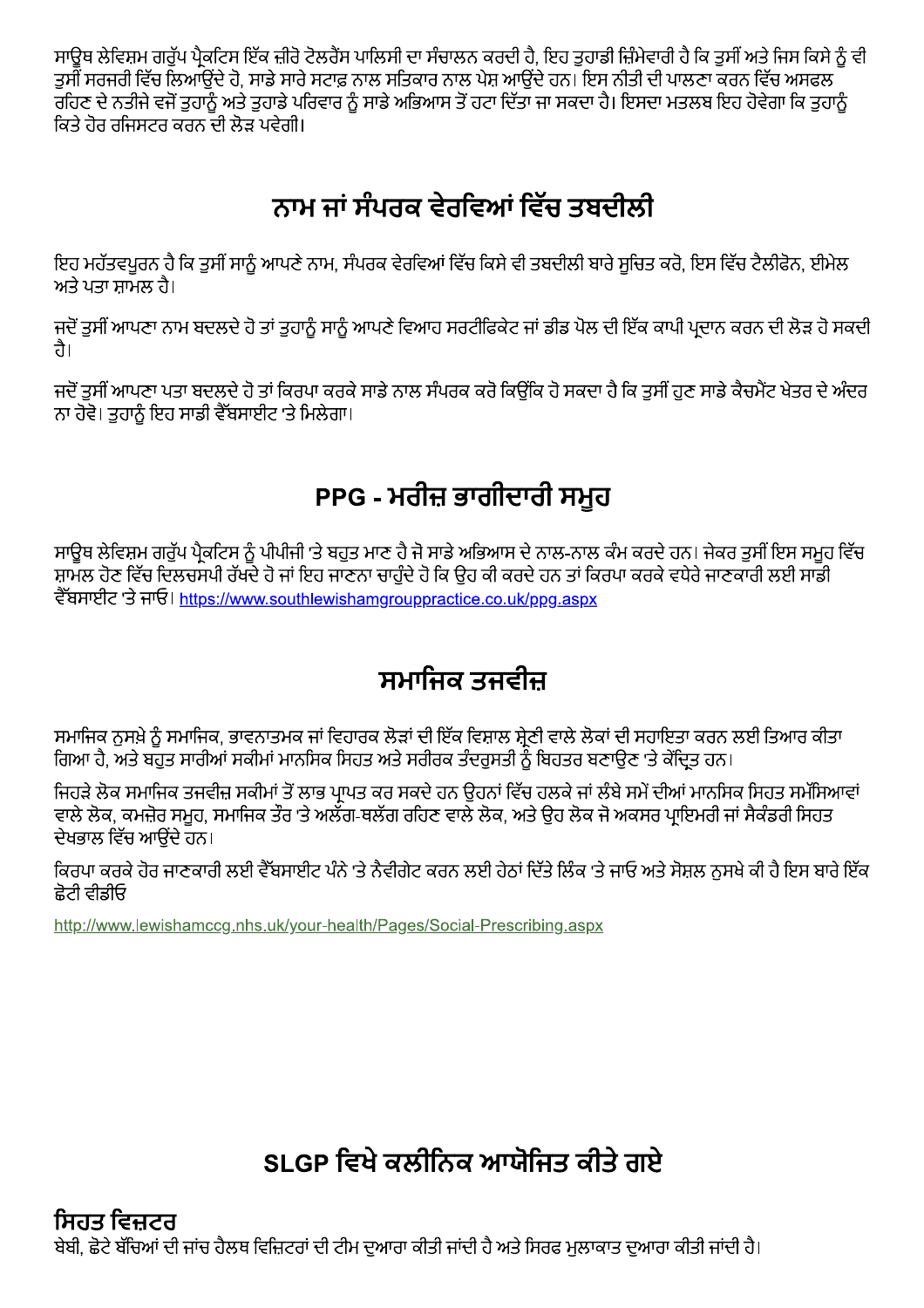### ਤਮਾਕਨੋਸ਼ੀ ਬੰਦ ਕਰਨਾ

ਕਿਰਪਾ ਕਰਕੇ ਸਾਡੇ ਸਿਗਰਟਨੋਸ਼ੀ ਕਾਉਂਸਲਰ ਮੈਥਿਉ ਸੀਲ ਨਾਲ ਟੈਲੀਫੋਨ ਜਾਂ ਆਹਮੋ-ਸਾਹਮਣੇ ਮਲਾਕਾਤ ਲਈ ਬੱਕ ਹੋਣ ਲਈ ਸਾਨੰ ਕਾਲ ਕਰੋ।

### ਐਂਟੀ ਨੇਟਲ ਕਲੀਨਿਕ

ਇਹ ਸੇਵਾ ਵਰਤਮਾਨ ਵਿੱਚ ਕੋਵਿਡ -19 ਦੇ ਕਾਰਨ ਸਰਜਰੀ ਵਿੱਚ ਮਅੱਤਲ ਕੀਤੀ ਗਈ ਹੈ. ਅਸੀਂ ਆਸ ਕਰ ਰਹੇ ਹਾਂ ਕਿ ਇਹ ਨੇੜਲੇ ਭਵਿੱਖ ਵਿੱਚ ਮੁੜ ਸ਼ੁਰੂ ਹੋ ਜਾਵੇਗੀ।

### ਪੋਸਟ ਨੈਟਲ/ਬੇਬੀ ਜਾਂਜ

ਇਹ ਮੁਲਾਕਾਤਾਂ ਸਿਰਫ਼ ਮੁਲਾਕਾਤ ਦੁਆਰਾ ਹੁੰਦੀਆਂ ਹਨ, ਇਹ ਆਮ ਤੌਰ 'ਤੇ ਸੋਮਵਾਰ ਦੀ ਸਵੇਰ ਨੂੰ ਇੱਕ ਮਨੋਨੀਤ ਕਲੀਨਿਕ ਵਿੱਚ ਹੁੰਦੀਆਂ ਹਨ। ਮਲਾਕਾਤ ਆਮ ਤੌਰ 'ਤੇ ੳਦੋਂ ਹੋਵੇਗੀ ਜਦੋਂ ਤਹਾਡਾ ਬੱਚਾ 6-8 ਹਫ਼ਤੇ ਦਾ ਹੰਦਾ ਹੈ।

ਜੇਕਰ ਤਹਾਡੇ ਕੋਲ ਇੱਕ ਨਵਜੰਮਿਆ ਬੱਚਾ ਹੈ ਤਾਂ ਕਿਰਪਾ ਕਰਕੇ ਯਕੀਨੀ ਬਣਾਓ ਕਿ ਉਹ ਤਹਾਡੀ ਜਲਦੀ ਤੋਂ ਜਲਦੀ ਰਜਿਸਟਰਡ ਹਨ।

### ਮਾਈਨਰ ਸਰਜਰੀ ਕਲੀਨਿਕ

ਸਾਡੇ ਕਲੀਨਿਕਾਂ ਵਿੱਚ ਸਟੀਰੌਇਡ ਟੀਕੇ ਵੀ ਸ਼ਾਮਲ ਹੰਦੇ ਹਨ। ਜੇਕਰ ਤਹਾਨੰ ਲੱਗਦਾ ਹੈ ਕਿ ਤਹਾਨੰ ਇਸ ਸੇਵਾ ਲਈ ਰੈਫਰਲ ਦੀ ਲੋੜ ਹੈ ਤਾਂ ਕਿਰਪਾ ਕਰਕੇ ਇੱਕ ਈ-ਕੌਂਸਲਟ ਜਮ੍ਹਾਂ ਕਰੋ।

### ਗੰਭੀਰ ਰੋਗ ਕਲੀਨਿਕ

ਸਾਡੇ ਕੋਲ ਲੰਬੇ ਸਮੇਂ ਦੀਆਂ ਸਥਿਤੀਆਂ ਵਾਲੇ ਮਰੀਜ਼ਾਂ ਲਈ ਹਰ ਹਫ਼ਤੇ ਕਈ ਪੁਰਾਣੀਆਂ ਬਿਮਾਰੀਆਂ ਦੇ ਕਲੀਨਿਕ ਹਨ ਜਿਨ੍ਹਾਂ ਦੀ ਸਮੀਖਿਆ ਕਰਨੀ ਬਣਦੀ ਹੈ। ਅਸੀਂ ਤਹਾਡੇ ਨਾਲ ਸੰਪਰਕ ਕਰਾਂਗੇ ਜਾਂ ਤਸੀਂ ਸਾਨੂੰ ਕਾਲ ਕਰ ਸਕਦੇ ਹੋ ਜਾਂ ਤਹਾਨੂੰ ਬੱਕ ਕਰਨ ਲਈ ਸਾਡੇ ਲਈ ਇੱਕ ਈ-ਕੰਸਲਟ ਜਮਾਂ ਕਰਵਾ ਸਕਦੇ ਹੋ। ਇਹ ਟੈਲੀਫ਼ੋਨ ਜਾਂ ਆਹਮੋ-ਸਾਹਮਣੇ ਮਲਾਕਾਤਾਂ ਹੋ ਸਕਦੀਆਂ ਹਨ।

### ਫਲੇਬੋਟੋਮੀ

ਤਸੀਂ ਹੁਣ ਲੇਵਿਸ਼ਮ, ਗੀਨਵਿਚ ਅਤੇ ਬੇਕਸਲੇ ਵਿੱਚ ਸਾਡੇ ਕਲੀਨਿਕਾਂ ਦੀ ਆਪਣੀ ਪਸੰਦ 'ਤੇ ਖਨ ਦੀ ਜਾਂਚ ਲਈ ਆਨਲਾਈਨ ਬੱਕ ਕਰ ਸਕਦੇ ਹੋ। https://www.swiftqueue.co.uk/lewisham.php

ਜੇਕਰ ਤਸੀਂ ੳਪਰੋਕਤ ਔਨਲਾਈਨ ਸੇਵਾ ਦੀ ਵਰਤੋਂ ਕਰਕੇ ਬੱਕ ਕਰਨ ਵਿੱਚ ਅਸਮਰੱਥ ਹੋ. ਤਾਂ ਤਸੀਂ ਬਲੱਡ ਟੈਸਟ ਹੌਟਲਾਈਨ: 020 8333 3217 ਰਾਹੀਂ ਫੋਨ 'ਤੇ ਬੱਕ ਕਰ ਸਕਦੇ ਹੋ । ਲਾਈਨਾਂ ਸੋਮਵਾਰ ਤੋਂ ਸ਼ੱਕਰਵਾਰ ਤੱਕ ਸਵੇਰੇ 8 ਵਜੇ ਤੋਂ ਸ਼ਾਮ 4 ਵਜੇ ਤੱਕ ਖੱਲੀਆਂ ਰਹਿੰਦੀਆਂ ਹਨ।

ਕਿਰਪਾ ਕਰਕੇ ਨੋਟ ਕਰੋ. ਇਹ ਸੇਵਾ ਲੇਵਿਸ਼ਮ ਐਂਡ ਗੀਨਵਿਚ ਟਰੱਸਟ ਦਾ ਹਿੱਸਾ ਹੈ. ਇਹ SLGP ਦਆਰਾ ਚਲਾਈ ਜਾਂ ਪਬੰਧਿਤ ਨਹੀਂ ਕੀਤੀ ਜਾਂਦੀ तै।

### ਸਵੈ-ਰੈਫਰਲ ਸੇਵਾਵਾਂ

ਹੇਠ ਲਿਖੀਆਂ ਸੇਵਾਵਾਂ ਨੂੰ ਮਰੀਜ਼ ਖਦ ਰੈਫਰ ਕਰ ਸਕਦਾ ਹੈ।

ਇਸਦਾ ਮਤਲਬ ਇਹ ਹੋਵੇਗਾ ਕਿ ਇਹਨਾਂ ਸੇਵਾਵਾਂ ਲਈ ਤਹਾਨੂੰ ਰੈਫਰ ਕਰਨ ਲਈ ਤਹਾਨੂੰ ਕਿਸੇ GP ਨੂੰ ਦੇਖਣ ਜਾਂ ਉਸ ਨਾਲ ਗੱਲ ਕਰਨ ਦੀ ਲੋੜ ਨਹੀਂ ਹੈ।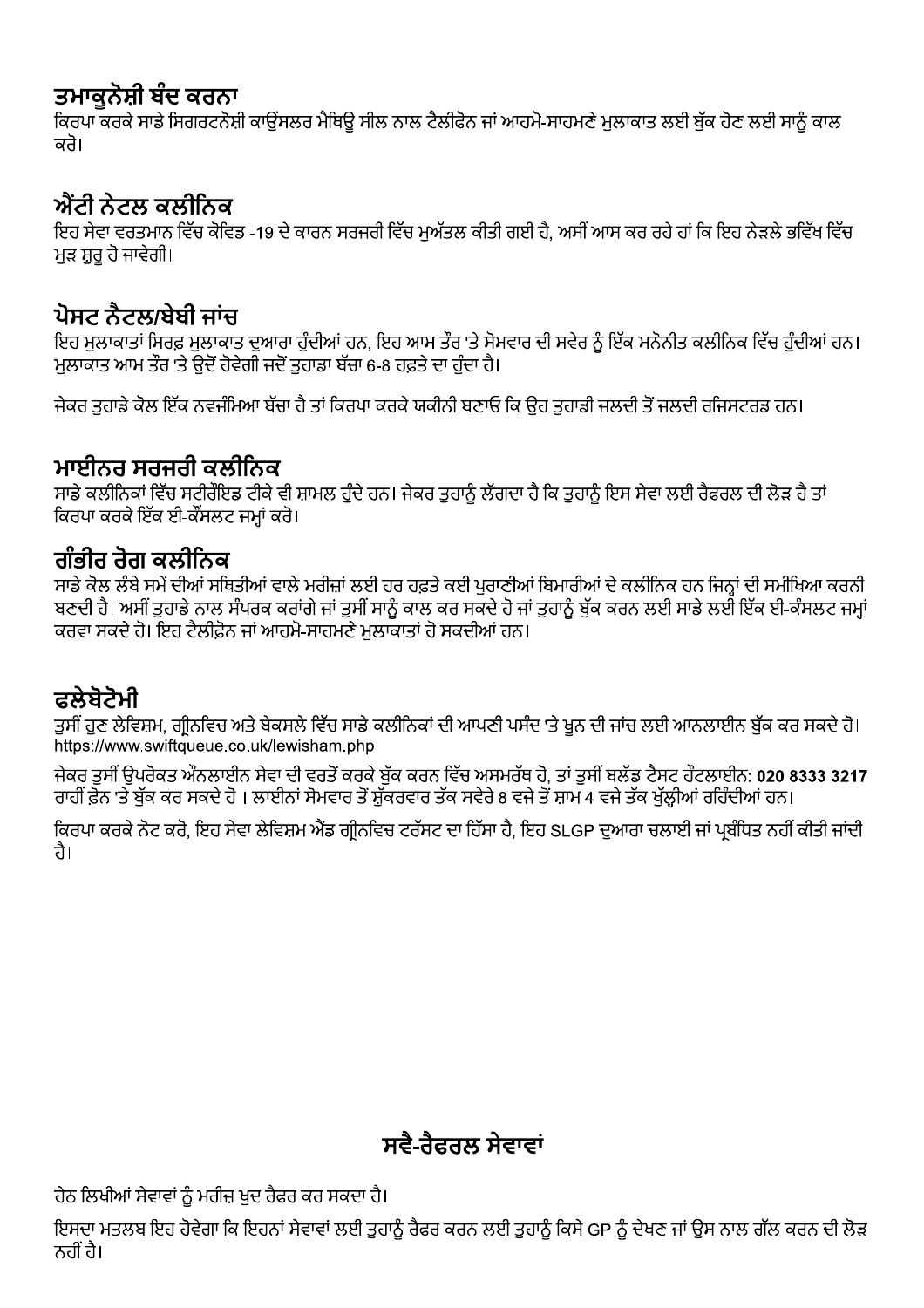ି । ଏଏଏ ଏଏ । ସେମ୍ବାଧାଠ ଜଣ ମହ-ଏସେଡ ଟ୍ୟୁମ ଏଏ ଏଠିନ ଏସଠ ଡିଆ । ମସିଡ଼ିଏ ଏଠା । ସେ ।ଡିଏ । ଏଏ ।

IAPT (ਕਾਊਂਸਲਿੰਗ) ਕਿਰਪਾ ਕਰਕੇ ਵੈੱਬਸਾਈਟ ਅਤੇ ਸਵੈ-<br>**IAPT (ਕਾਉਂਸਲਿੰਗ)**<br>ਵੈੱਬਸਾਈਟ<br><u>https://slam-iapt.nhs.uk/lewis</u><br>ਰੈਫਰਲ ਫਾਰਮ<br>https://slam-iapt.nhs.uk/self-l<br>**ਪੋਡੀਆਟਰੀ**<br>ਵੈੱਬਸਾਈਟ ਵਖਮਾਈਟ<br>.... https://slam-iapt.nhs.uk/lewisham/accessing-the-service/  $q$ ega e $q$ ah https://slam-iapt.nhs.uk/self-referral/

#### G ี<br>พั

ਵਖਮਾਈਟ<br>.... https://www.lewishamandgreenwich.nhs.uk/foot-health

### ਸਿਗਰਟਨੋਸ਼ੀ ਬੰਦ ਕਰੋ

https://www.lewisham.gov.uk/myservices/socialcare/health/quit-smoking/Pages/default.aspx https://www.smokefreelewisham.co.uk/

 $\overline{\phantom{a}}$  $H$ CH, - CICI CI giodi

https://www.lewishamandgreenwich.nhs.uk/online-self-referral-form-for-maternity-services

eConsult